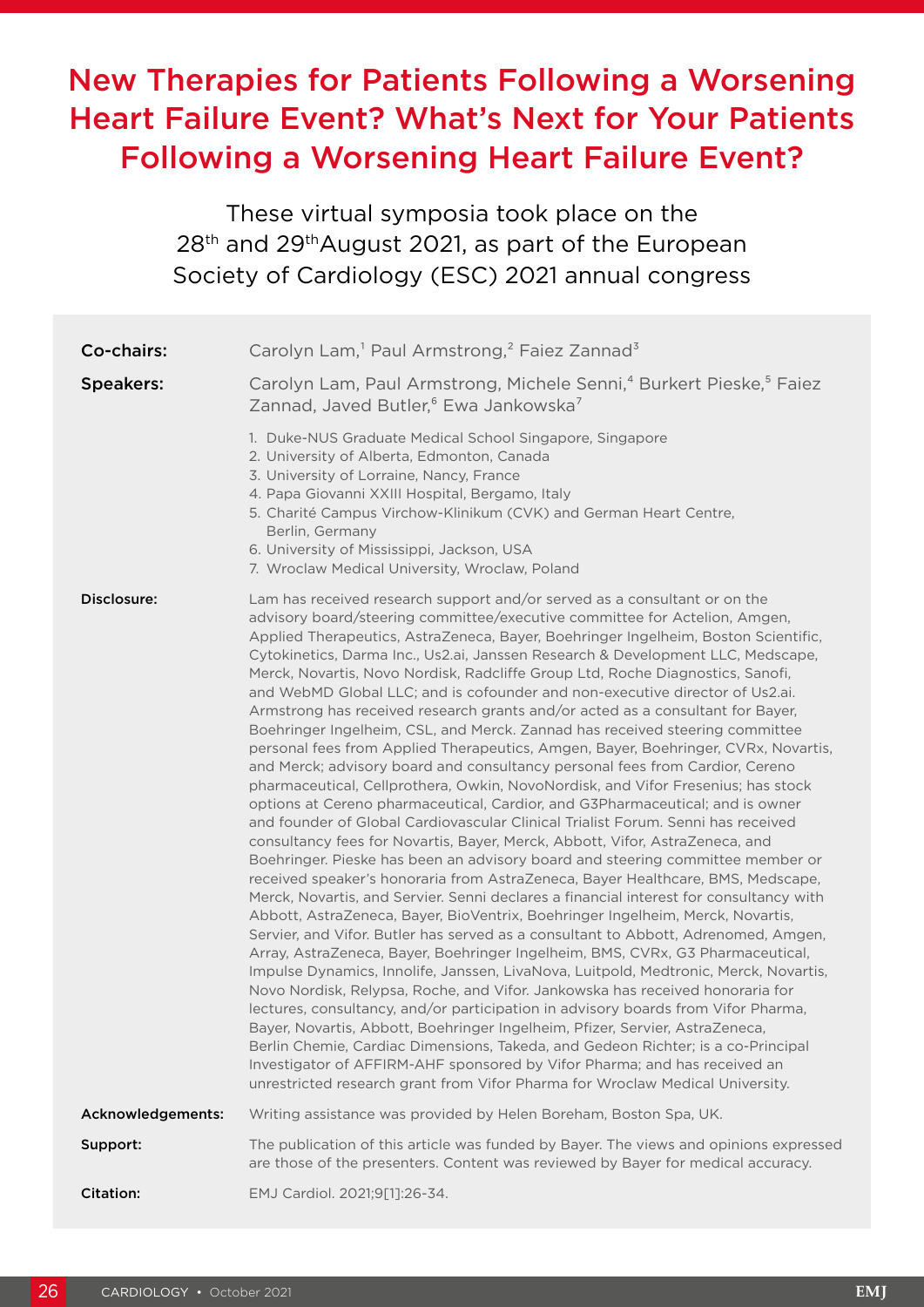# Meeting Summary

Despite the use of guideline-directed medical therapy (GDMT) for heart failure (HF) with reduced ejection fraction (HFrEF), significant unmet need exists in patients with worsening HF who remain at high-risk of recurrent events. During these two symposia, leading cardiology experts explored therapeutic advances for patients with symptomatic chronic HF following a worsening HF event, focusing on the new soluble guanylate cyclase stimulator vericiguat. Key outcomes data from the VICTORIA trial show that vericiguat affords significant clinical benefits in this patient population and has an important role to play in the future treatment landscape for worsening HF.

## SYMPOSIUM 1

# New Therapies for Patients Following a Worsening Heart Failure Event

Patients with HF embark on a vicious cycle characterised by progressive worsening over time, recurrent hospitalisations associated with deteriorating cardiac function, and eventual death.<sup>1,2</sup> This worsening HF is a component now recognised as increasingly prevalent, noted Armstrong, but has "not yet achieved the clinical attention it deserves." Despite the use of best evidence-based GDMT, patients with HFrEF continue to remain at significant residual risk of both cardiovascular (CV) death and HF hospitalisation (HFH).<sup>3-7</sup>

Unlike existing therapies that target established activated disease pathways in HF, vericiguat represents a new therapeutic approach that stimulates soluble guanylate cyclase (sGC) to restore the impaired nitric oxide (NO)-sGC-cyclic guanosine monophosphate  $(cGMP)$  pathway (Figure 1).<sup>1,8-14</sup> Armstrong explained that it is the "conspiracy" between endothelial dysfunction and oxidative stress that leads to intracellular NO deficiency, thereby impairing the cell's inability to generate cGMP and protein kinase G (PKG). Vericiguat is a direct sGC stimulator and also recruits residual NO in the cell, thereby accentuating this novel pathway and restoring the heart and the vasculature to a more normal state. 8,15-18

# Therapeutic Advances: A New sGC Stimulator for Patients Following a Worsening Heart Failure Event

Pieske introduced the VICTORIA study, a stateof-the-art, international, randomised, parallelgroup, placebo-controlled, double-blind, eventdriven Phase III trial, whose objective was to evaluate the effect of vericiguat in patients with symptomatic chronic HF following a worsening HF event.16,19 Eligibility criteria included HFrEF with a left ventricular ejection fraction (LVEF) <45%, New York Heart Association (NYHA) Class II–IV, and elevated natriuretic peptides (stratified by the presence of atrial fibrillation [AF] or sinus rhythm). Renal dysfunction was permitted down to a "very low" estimated glomerular filtration rate (eGFR) cut-off of 15 mL/min/1.73m2, remarked Pieske. In order to qualify for the VICTORIA study, patients were required to have experienced HFH within 6 months or undergone intravenous (IV) diuretic treatment for HF within 3 months. In total, 5,050 patients were randomised 1:1 to vericiguat or placebo, and uptitrated to a target dose of 10 mg once daily (achieved in approximately 90% of patients in both arms after 12 months). The primary endpoint was time to first occurrence of the composite of CV death and HFH.<sup>16,19</sup>

Pieske described key baseline characteristics of VICTORIA patients: mean age was 67 years, approximately one-quarter were female, and two-thirds were white.<sup>19</sup> Importantly, two-thirds of participants (66.9%) had been hospitalised for decompensated HF within the past 3 months, 17.2% within the past 3–6 months, and 15.9% had received IV diuretics for a worsening HF event within the prior 3 months. Around 40% of patients had an NYHA Class III or IV at baseline, illustrating that patients were more advanced in their HF disease journey, added Pieske. Overall, 10% of the total patient population had eGFR  $<$ 30 mL/min/1.73m<sup>2</sup> and median N-terminal pro-B-type natriuretic peptide (NT-pro-BNP) was 2,816 pg/mL. Around 60% were already receiving triple therapy for HF.19

In the VICTORIA trial, vericiguat significantly reduced the annualised absolute rate of time to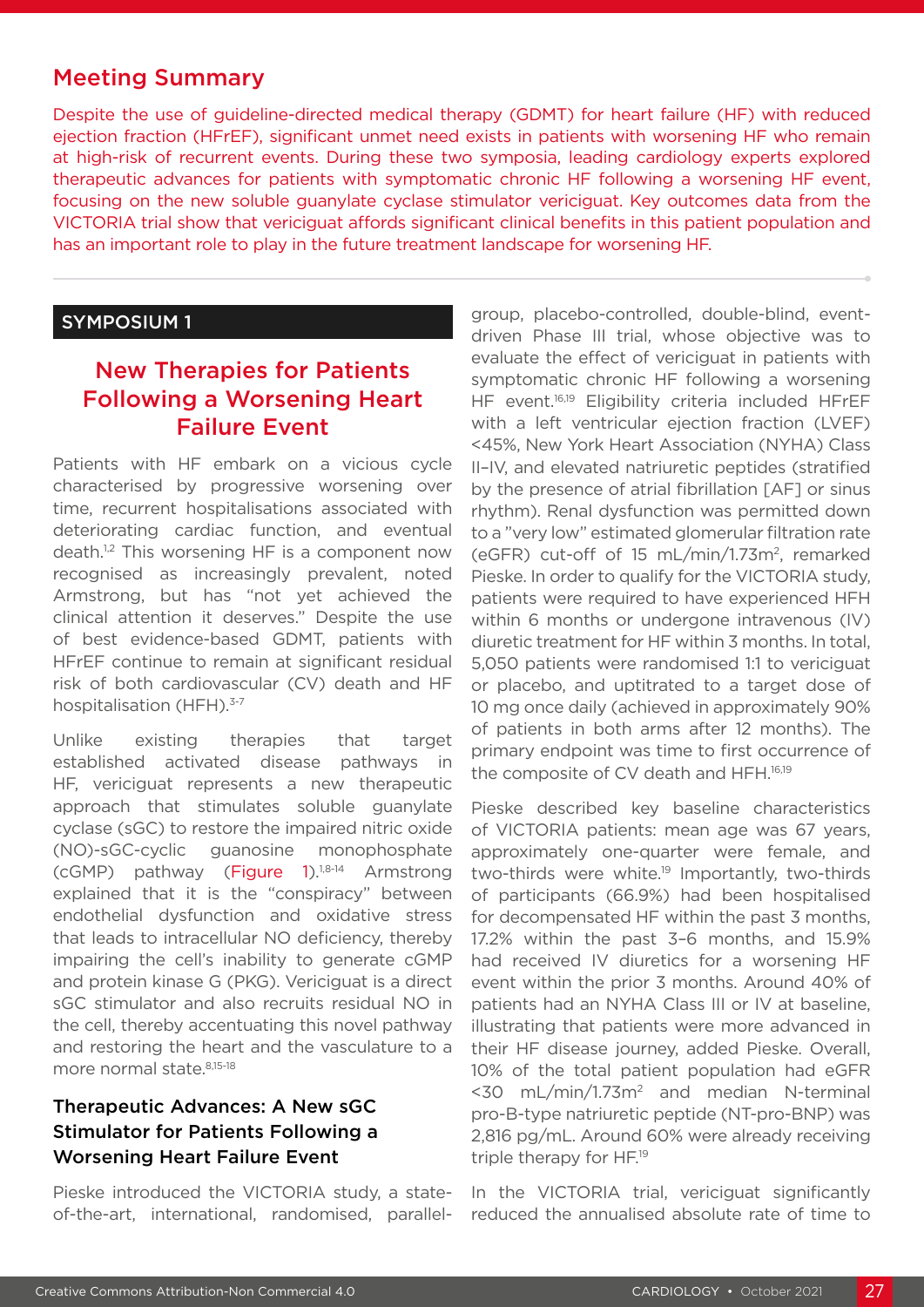

Figure 1: Vericiguat increases soluble guanylate cyclase activity to improve myocardial and vascular function.<sup>1,8,12-14</sup>

cGMP: cyclic guanosine monophosphate; Na+: sodium ion; NO: nitric oxide; PKG: protein kinase G; sGC: soluble guanylate cyclase.

HFH or CV death, meeting the study's primary endpoint (Figure 2).<sup>19</sup> The annual event rate was 37.8 events per 100 patient-years in the placebo arm. Pieske described this as "very high," with over 35% of patients experiencing a primary event of CV death or first HFH after 1 year. In contrast, patients treated with vericiguat achieved a significant reduction in the primary endpoint (hazard ratio [HR]: 0.90; 95% confidence interval [CI]: 0.82–0.98; p=0.02), translating to an absolute rate reduction (ARR) of 4.2 events per 100 patient-years and a number needed to treat (NNT) of 24.<sup>19</sup> These data are comparable to ARR outcomes from other recent HFrEF trials, remarked Pieske.

Secondary outcomes were in line with the primary endpoint, with vericiguat achieving a significant reduction in total HFH (p=0.02; HR: 0.91; 95% CI: 0.84–0.99) and the composite of first HFH or all-cause mortality (p=0.02; HR: 0.90; 95% CI: 0.83-0.98) compared to placebo.<sup>19</sup> Analysis of primary composite endpoint outcomes showed a consistent benefit of vericiguat across a range of prespecified patient subgroups, with no impact of pretreatment with sacubitril/ valsartan or baseline eGFR on vericiguat efficacy. There was, however, a significant interaction of NT-pro-BNP levels at baseline, with patients in the

lowest three quartiles deriving most benefit from vericiquat treatment.<sup>19</sup>

Pieske described the safety of vericiguat in the VICTORIA trial as "excellent," with both the overall adverse event (AE) profile and the incidence of serious AEs proving very similar to placebo. In terms of key AEs of interest, symptomatic hypotension (9% versus 8%) and syncope rates (4% versus 3%) were slightly higher with vericiguat versus placebo; however, no significant differences were noted between the study arms.<sup>19</sup>

## Top Tips for Practical Patient Management

Top tips for the practical management of worsening HF with vericiguat were provided by Senni, who focused on three key phenotypes that commonly present in clinical practice: patients at risk of hypotension, patients with renal impairment, and patients with hyperkalaemia.

Looking at hypotension, data from the VICTORIA trial showed only very small differences in mean systolic blood pressure (SBP) values between patients treated with vericiguat and placebo.<sup>19</sup> These decreases in SBP occurred very early in the titration phase and then remained stable throughout the rest of the study, with no further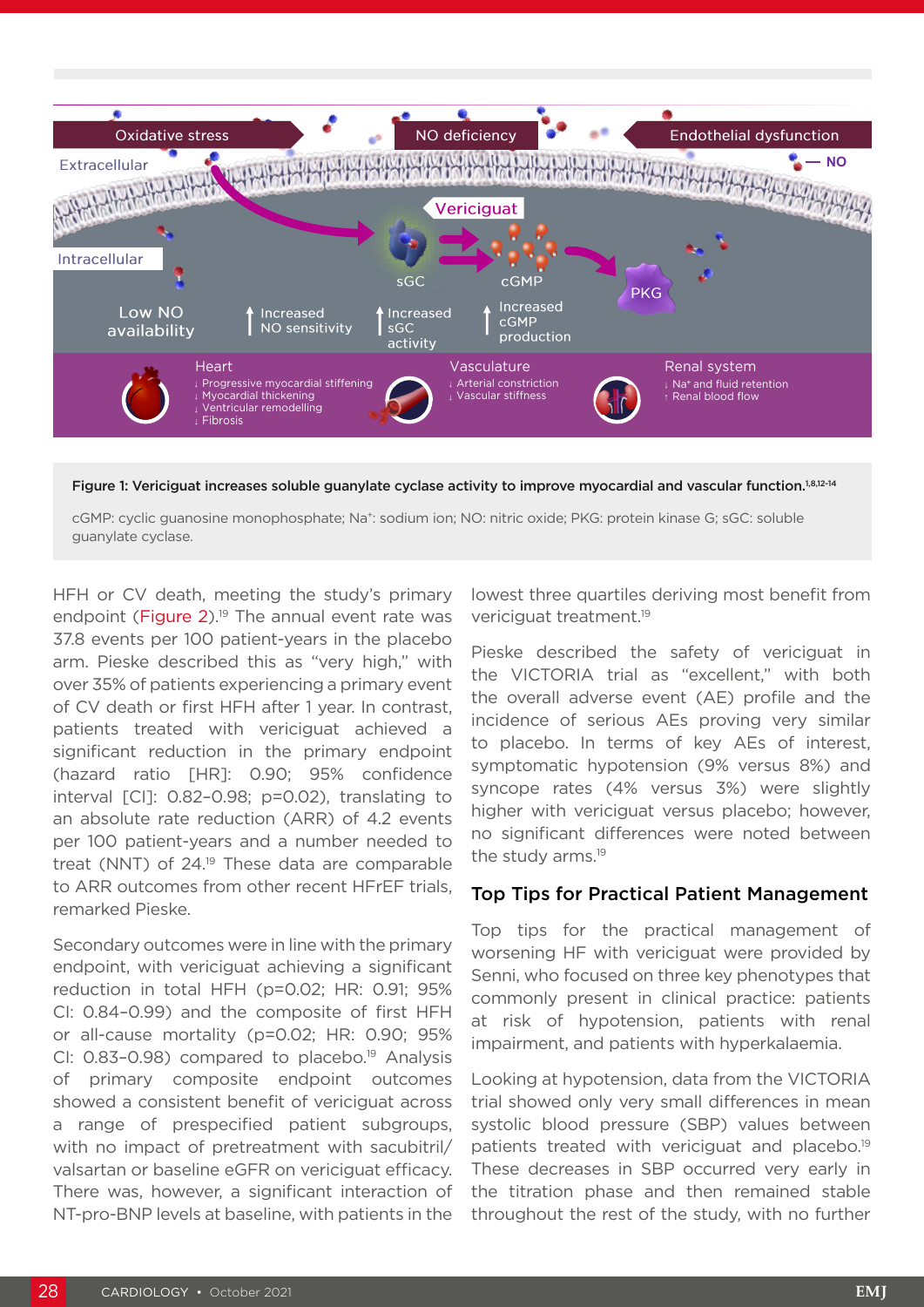

Figure 2: Primary efficacy endpoint from the VICTORIA trial.<sup>19</sup>

Time to CV death or first HFH. Median treatment duration for primary endpoint: 10.8 months. CI: confidence interval; CV: cardiovascular; HFH: heart failure hospitalisation; HR: hazard ratio.

clinically relevant reductions in BP observed.19 No excessive BP reductions were seen with vericiguat in patient groups in VICTORIA at elevated risk of hypotension such as elderly patients (>75 years of age), those with SBP <110 mmHg, or those taking sacubitril/valsartan, noted Senni.20 Moreover, the benefit of vericiguat versus placebo on the primary endpoint was similar across the spectrum of baseline SBP.<sup>20</sup>

Considering the issue of renal impairment, the impact of vericiguat on renal function trajectories in VICTORIA was found to be similar to that of placebo based on changes in both eGFR and creatinine levels over time.<sup>21</sup> Vericiquat also provided a benefit in clinical outcomes of HFH or CV death, HFH or all-cause death, and CV death in patients across all eGFR categories (≤30, >30–≤60, and >60 mL/min/1.73m2).21

For the third and final phenotype, the incidence of hyperkalaemia in VICTORIA was found to be similar between treatment arms, even in patients with low renal function (eGFR ≤30 mL/min/1.73m2), where 8.0% of vericiguattreated patients experienced hyperkalaemia compared to 10.2% on placebo. Compared to placebo, vericiguat also showed no impact on sodium or potassium levels over time.<sup>21</sup>

Overall, these data from VICTORIA indicate that vericiguat can be used in clinical practice for the management of worsening HF in patients

at risk of hypotension, patients with renal impairment, and patients with hyperkalaemia, Senni concluded.

#### Questions and Answers

Lam opened the panel discussion segment of the symposium by highlighting important recent changes to European Society of Cardiology (ESC) guidelines, which now recognise worsening HF for the first time and recommend a sGC stimulator as a new treatment option on top of GDMT.<sup>22</sup> Vericiguat received a Class IIb recommendation from the ESC and may be considered for patients in NYHA Class II–IV who have had worsening HF, despite treatment with an angiotensin-converting enzyme inhibitor (or angiotensin receptor-neprilysin inhibitor), a β-blocker, and a mineralocorticoid receptor antagonist to reduce the risk of CV mortality or HFH.22 This marks a "huge milestone," said Lam, with the addition of vericiguat providing an important opportunity to optimise therapy for patients with worsening HF.

Against the backdrop of new ESC guidelines, Pieske outlined how he would manage a patient with chronic worsening HF. The guidelines now acknowledge the entity of worsening HF, where HFrEF patients experience recurrent events despite good background therapy. For these patients, clinicians are "mandated" to provide optimal therapy with the addition of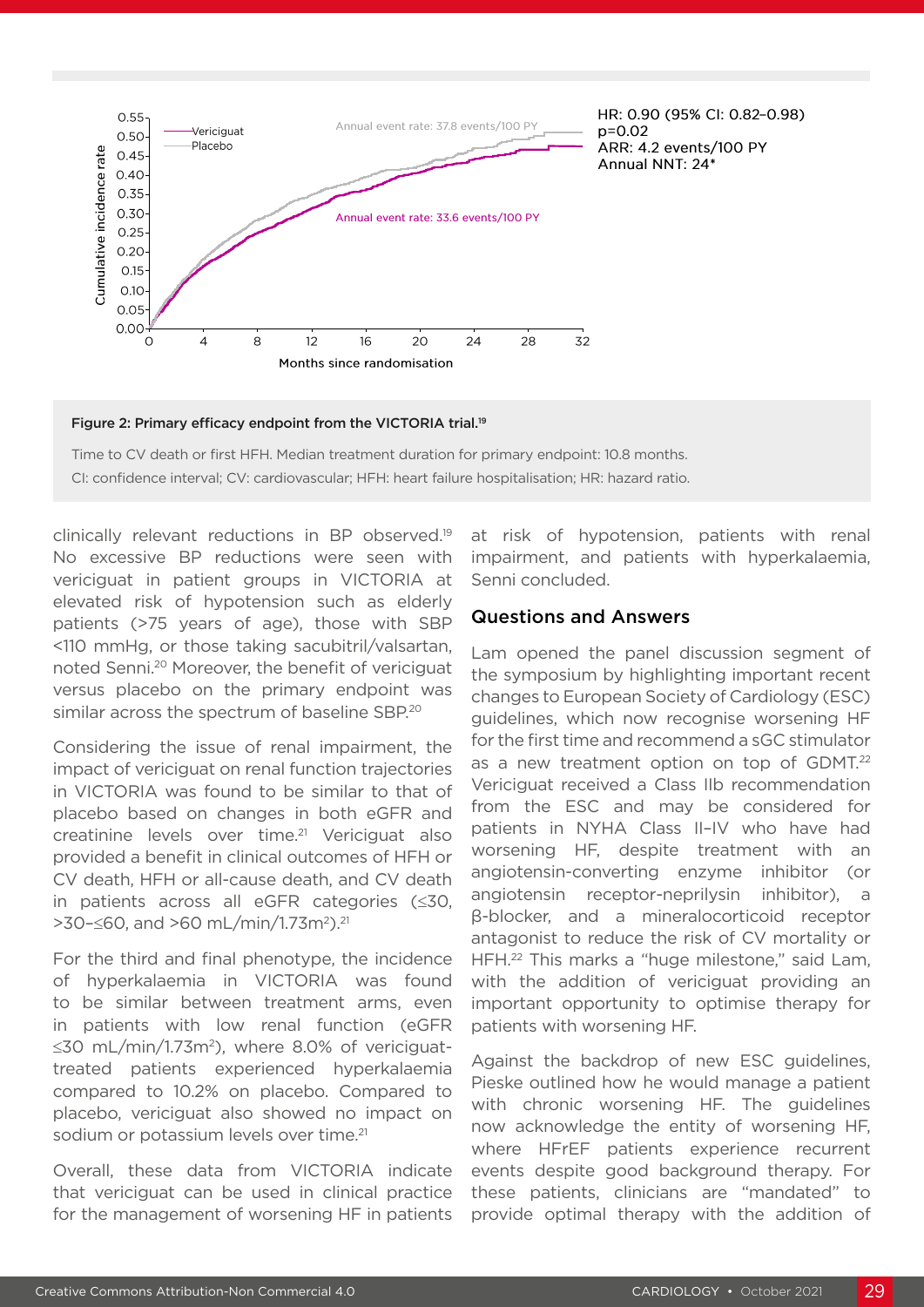vericiguat, Pieske pointed out. The safety profile is favourable and vericiguat is now approved by both the U.S. Food and Drug Administration (FDA) and European Medicines Agency (EMA) regulatory bodies, so cardiologists will soon have it "at hand" for this important, high-risk patient population, he added.

In the setting of the HF outpatient clinic, Senni was asked where he saw the window of opportunity for vericiguat and any particular circumstances that might dictate prescribing. He outlined practical considerations for starting vericiguat after HFH, which include the need for stable background medical therapy, BP >100 mmHg, and a stable condition in terms of congestive signs and symptoms (making it essential to evaluate patients' fluid status first). Treatment should be uptitrated from 2.5 mg every 2 weeks to reach the target maintenance dose of 10 mg/day. In the event of development of hypotension, concomitant medications such as calcium blockers, nitrates, or α-blockers may be stopped, and consideration given to reducing diuretic therapy. These steps can allow you to move forward with a successful uptitration of vericiguat, explained Senni. On the issue of comorbidities, data show that the clinical benefits of vericiguat endure irrespective of AF or anaemia status, worsening renal function, or hypotension risk.

Armstrong gave his perspectives on how the VICTORIA study has helped to advance the field of HFrEF management. He described the entity of worsening HF as "extraordinarily important, increasingly common, and imposing a high burden of morbidity and mortality." Yet it has not been well studied previously in dedicated clinical trials. The discovery of vericiguat has opened up NO-sGC-cGMP as a new therapeutic pathway, explained Armstrong, and by targeting that pathway we have seen a "remarkable," absolute reduction in CV death and HFH events comparable to the well-known foundational therapies. Vericiguat is an easy-to-use, well tolerated, once-daily medication that can be used without laboratory monitoring for renal function or hyperkalaemia. It represents "a new arrow in our quiver," said Armstrong, and an important option for patients that are either unable to tolerate standard-of-care therapy or have broken through with new symptoms.

Lam drew the first symposium to a close by reiterating the urgent, unmet need that exists in patients with worsening chronic HFrEF, who have failed GDMT and require intensification of their HF treatment. Now that the regulatory approvals for vericiguat have been granted and ESC guidelines recommendations received, it is time to start thinking about implementation in clinical practice, she concluded.

## SYMPOSIUM 2

# What Is Next for Your Patients Following a Worsening Heart Failure Event?

This follow-up symposium provided a practical perspective on identifying patients with worsening HF in the clinic and intervening with vericiguat to optimise therapy and improve outcomes.

When managing worsening HF, it is important to recognise what part of the HF trajectory patients are on, explained Lam. The phase of worsening HF despite optimal medical and device therapy is where "we can really make a difference," she stressed, before patients progress to advanced HF risk, which is refractory to GDMT. Worsening HF events are characterised by progressive signs and symptoms of HF, for which medical treatment is warranted despite the use of GDMT. Events can manifest as either HFH, the requirement for IV diuretics (regardless of setting), or the need for an urgent outpatient HF visit.<sup>23-25</sup> These events are very high-risk and characterised by a progressive reduction in median survival with each hospitalisation.<sup>26</sup> Increased mortality risk is evident regardless of care location, seen equally in worsening HF events that occur outside the hospital setting.<sup>23</sup>

Worsening HF is both a common and prognostically important condition, continued Lam. The PINNACLE Registry® of over 11,000 adults with newly diagnosed symptomatic chronic HF found that 17% developed symptomatic chronic HF following a worsening HF event.<sup>24</sup> Hospitalisations were also shown to accumulate for patients with worsening HF. Overall, 56% of patients were re-hospitalised within 30 days of their worsening HF event and the number of HFHs increased with time.<sup>24</sup> One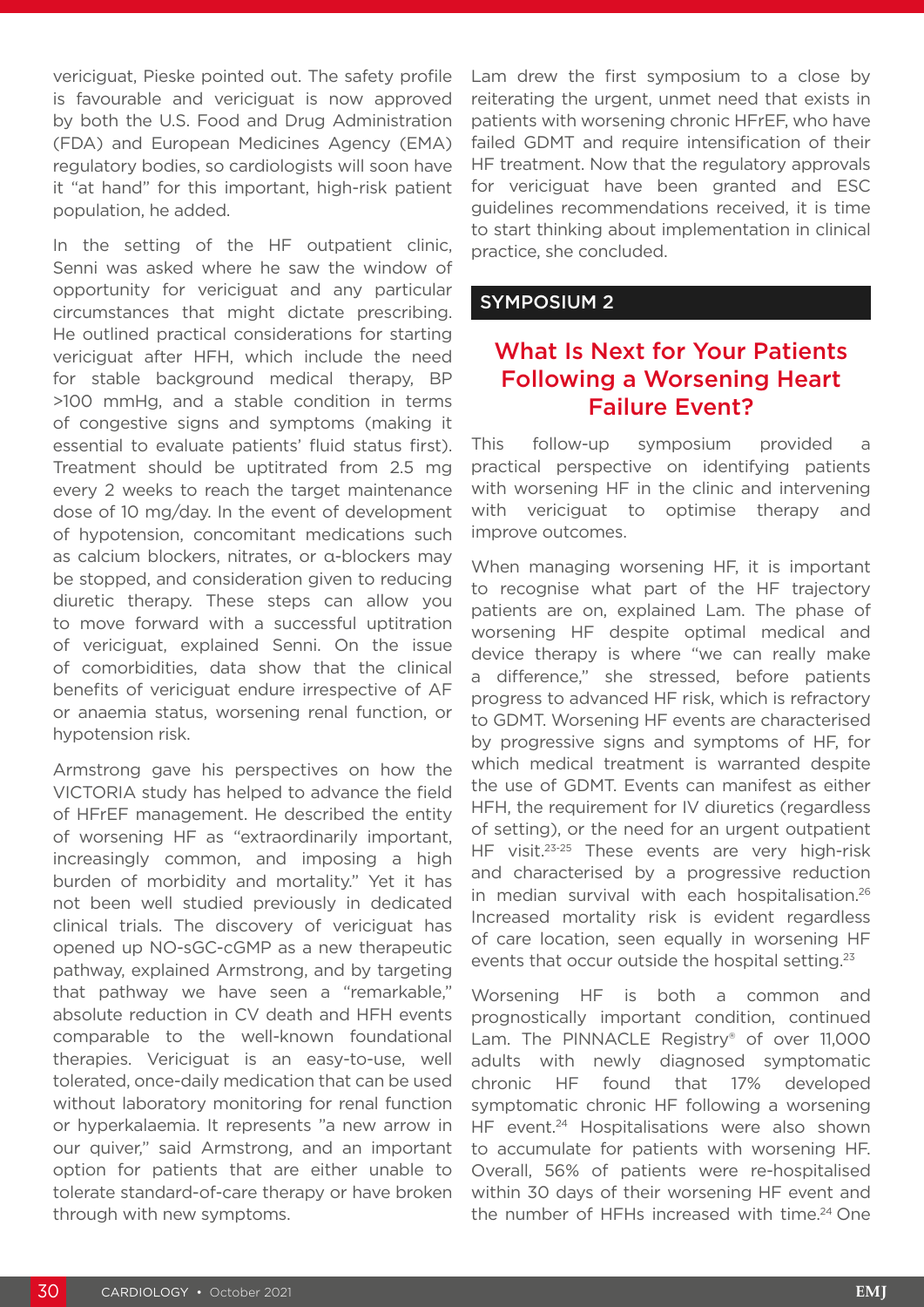in five patients died within 2 years of the event. $24$ 

Residual risk, therefore, remains in patients with HFrEF despite the use of existing medications, underscoring the need for new therapies. If patients are manifesting worsening HF "we really need to act," insisted Lam. "It's not just a matter of optimising diuretics, it's about changing patients' foundational therapies by adding new therapies that work."

# VICTORIA in Context: Deep Dive into the Latest Data

Taking a deep dive into the VICTORIA trial, Butler contextualised the clinical outcomes with a focus on the impact of key patient comorbidities such as chronic kidney disease. He explained that the VICTORIA trial exclusively targeted a population of patients with worsening HF, thereby differentiating it from other trials in the HFrEF space.<sup>19</sup> Other elements of the trial design were also different. While most other HFrEF studies have stipulated that patients must have an eGFR >30 mL/min/1.73m2, VICTORIA included patients with renal function as low as eGFR >15 mL/min/1.73m2. 19 VICTORIA also enrolled a wider group of patients in terms of left ventricular ejection fraction inclusion criteria: <45% versus ≤40% for comparator HFrEF studies.<sup>6,7,19,27-33</sup>

Overall, this trial design yielded a different patient population compared to contemporary HFrEF trials, said Butler.6,7,19,27-33 Natriuretic peptide levels, a key marker of high risk, were substantially greater in the VICTORIA trial (median: 2,816 pg/mL) and the proportion of patients with NYHA Class III or IV symptoms (41%) was higher than in most other studies. Over one-half of the patients in VICTORIA trial (53%) had an eGFR <60 mL/min/1.73m<sup>2</sup>, indicative of chronic kidney disease (a higher rate of renal dysfunction than all other comparator studies). Overall, these clinical characteristics translated into a substantially higher risk patient population, explained Butler. This was evidenced by the fact VICTORIA had the shortest median follow-up time of all recent trials in HFrEF (10.8 months) because patients were so high risk that events were accrued quickly. Similarly, the primary endpoint event rate of first HFH or CV death in the control arm was "extraordinarily high" in VICTORIA, remarked Butler, and substantially greater than in most contemporary studies. Events

per 100 patient-years were 37.8 in VICTORIA, compared to 13.2 in PARADIGM-HF (sacubitril/ valsartan), 15.6 in DAPA-HF (dapagliflozin), 21.0 in EMPEROR-Reduced (empagliflozin), and 26.3 in GALATIC-HF (omecamtiv mecarbil). 6,7,19,27-33

Butler emphasised that although the relative risk of the primary composite endpoint of CV death/HFH was only reduced by 10% in VICTORIA, because of the very high-risk nature of the population, this equated to a "substantial ARR of 4.2%."19 Significant reductions in total HFH and the composite of all-cause mortality or HFH were also seen with vericiguat, and there was a directional benefit in the outcomes of CV death, HFH, and all-cause mortality.<sup>19</sup> Although direct head-to-head comparisons between different agents have not been conducted, the ARR in VICTORIA, which Butler described as a "measure that is very important to our patients," was similar or numerically better than other recent trials in HFrEF. ARR for the primary endpoint was 4.2 in VICTORIA compared to 2.7 in PARADIGM-HF, 4.0 in DAPA-HF, and 5.2 in EMPEROR-Reduced.33

The clinical benefit of vericiguat was seen across all prespecified subgroups defined by the index event, including hospitalised patients, indicating a generally consistent treatment effect.<sup>19</sup> The primary composite endpoint outcomes were also directionally consistent irrespective of sacubitril/valsartan use at baseline. This is important because an increasing proportion of HFrEF patients are on this background therapy, explained Butler.19

Regardless of patients' baseline renal function, vericiguat provided benefit in clinical outcomes of HFH or CV death and HFH or all-cause death, with a trend towards reduced CV death also seen across all eGFR categories.<sup>21</sup> The association between worsening renal function (WRF) and subsequent clinical outcomes was also explored in the VICTORIA trial and the benefit of vericiguat proved consistent even in subjects who developed WRF, with similar effects on the primary endpoint (interaction; p=0.76).<sup>21</sup> Patients treated with vericiguat showed a stable pattern in terms of changes in eGFR and creatinine over time, with little fluctuation in renal function trajectories (Figure 3). This confirms not only the efficacy but also the safety profile of vericiguat in terms of renal function, noted Butler, and is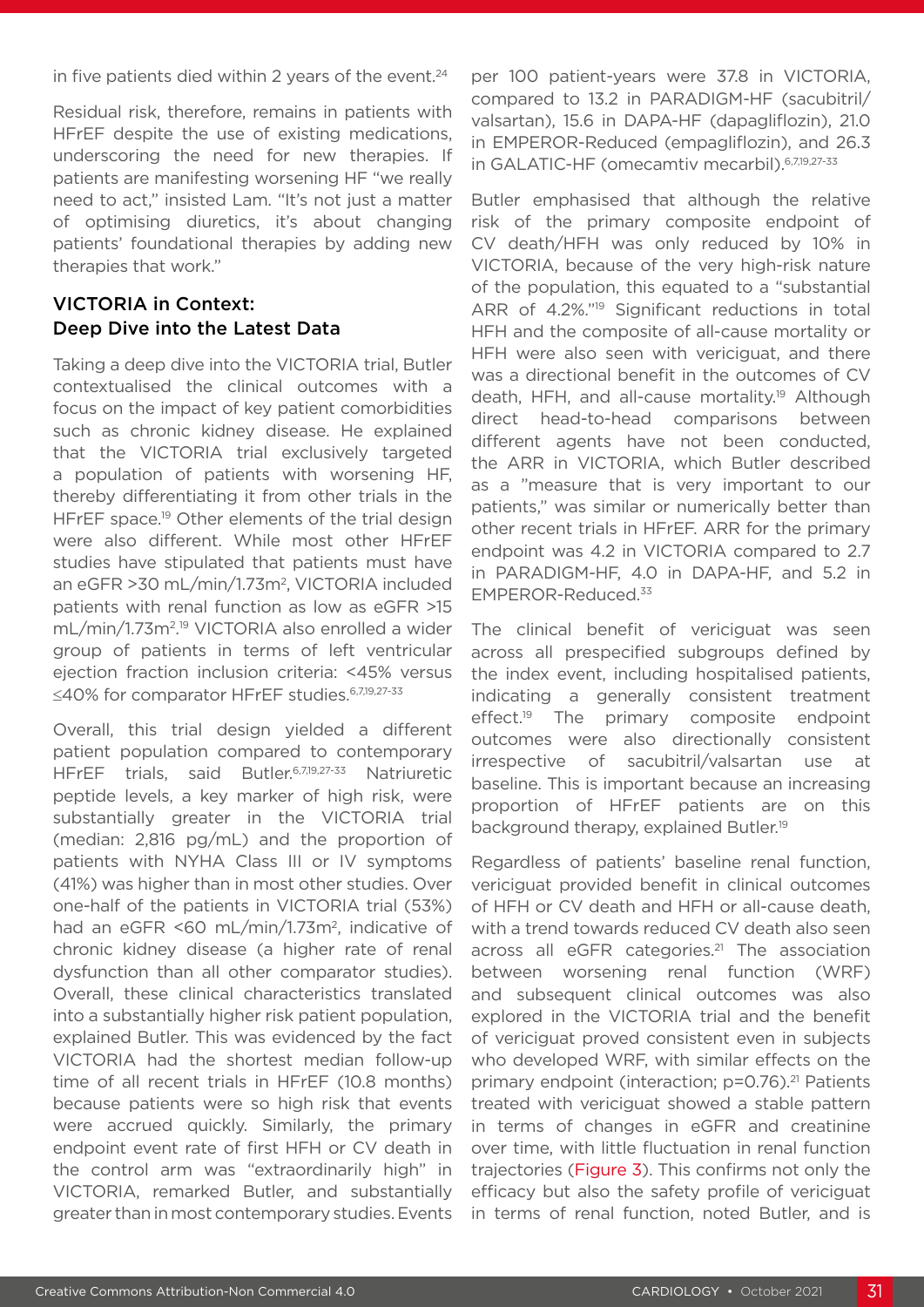

Figure 3: Impact of vericiguat on renal function trajectories was similar to placebo.<sup>21</sup>

eGFR: estimated glomerular filtration rate.

important because cardiologists are particularly cognisant of changes in renal function, which can preclude optimisation of medical therapy, especially with renin-angiotensin-aldosterone system inhibitors (RAASi).

## Panel Discussion: Managing the Patient After a Worsening Heart Failure Event

Patients with worsening HF are commonly encountered in everyday clinical practice and constitute a cohort with significant unmet medical need. Jankowska reiterated that these patients are at very high risk; recurrent HFH events cannot be prevented despite life-saving foundational therapies, meaning additional treatment interventions are required. Overall, the panel agreed that discharge provides a "critical window" to maximise disease-modifying therapies for previously hospitalised patients with worsening HF and alter their disease natural history. Zannad suggested that the early 1–2 week post-discharge visit, recommended in the updated ESC guidelines, could also prove an opportune time to implement add-on therapy with vericiguat.

On the subject of comorbidities, Butler acknowledged that this is a complex and multidirectional issue in HFrEF. Renal function is particularly relevant because patients with

worsening HF are at increased risk of WRF. VICTORIA was the first trial to enrol patients with an eGFR as low as 15 mL/min/1.73m<sup>2</sup> and, with over 5,000 patients recruited, provided the power to look at several different subgroups. With vericiguat, the clinical benefit was accrued across the complete spectrum of eGFR at baseline, with negative p interaction values for all outcomes, explained Butler. The data on renal function trajectories with vericiguat also remained stable over time, even in these subjects with very low eGFR. Similarly, the overall number of patients who developed WRF was balanced between the two study arms and did not predict any lowering of vericiguat benefit. Results from VICTORIA also confirmed that the clinical benefits of vericiguat were retained across other key comorbidities including coronary disease with ischaemic and non-ischaemic aetiology and AF. Comorbidities are so common in patients with HFrEF that to have the signal for safety and efficacy with vericiguat "is very important," Butler concluded.

The panel then discussed what constitutes optimised GDMT. Butler emphasised the importance of exploring underlying reasons that may have precluded optimisation of a patient's foundational therapies such as intolerance. VICTORIA shows that the clinical benefit of vericiguat is maintained "on top of optimised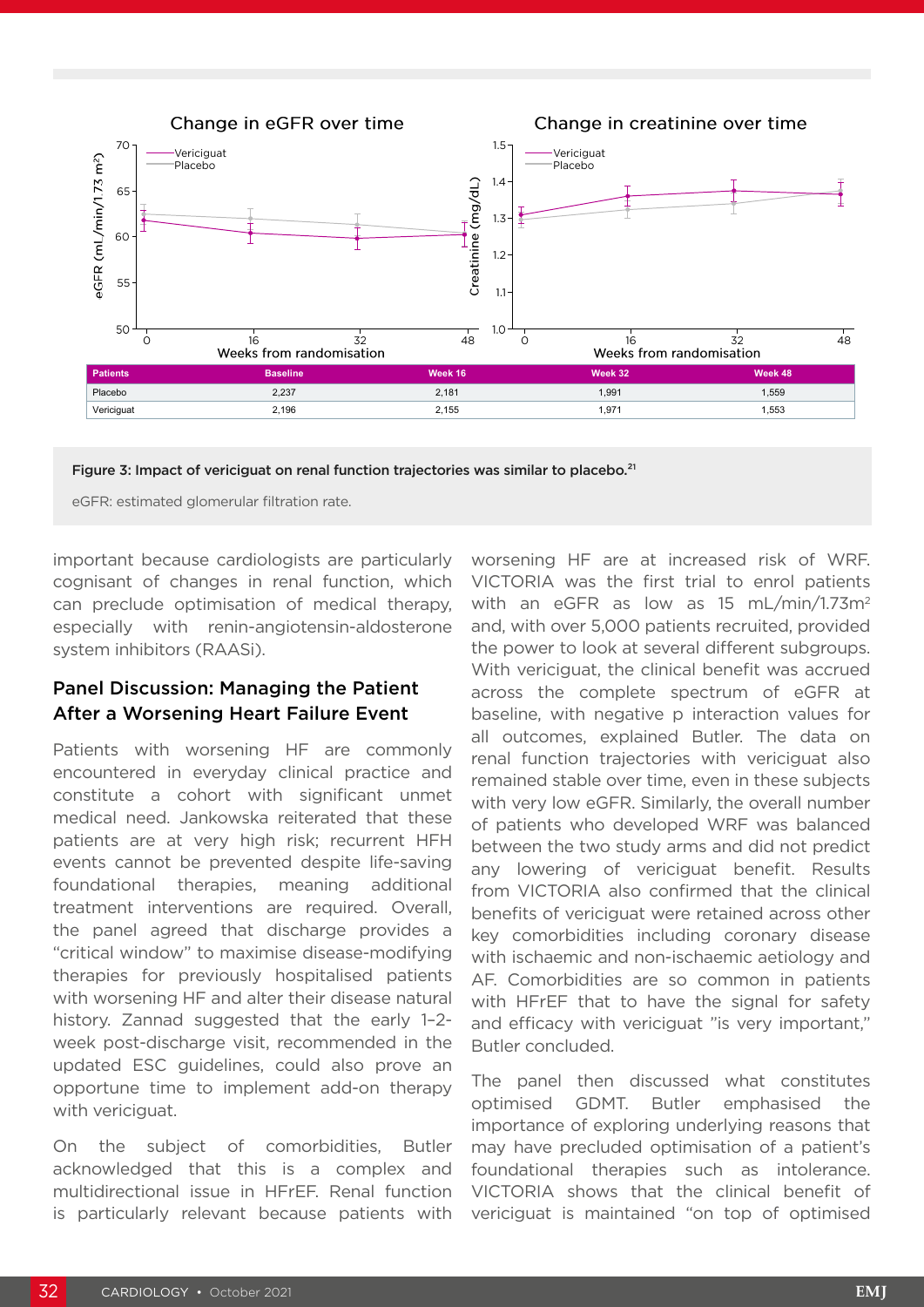GDMT," he added, as study participants were very well-treated at baseline (>90% RAASi and β-blocker use, 70%+ mineralocorticoid receptor antagonist use, and 60% on triple therapy). Vericiguat also boasts a further advantage, noted Butler. Of the four most common reasons why patients are unable to tolerate optimal medical therapy (increased heart rate, hyperkalaemia, hypotension, and increased creatine), none apply to vericiguat.

On the issue of safety, Lam emphasised that vericiguat was very well tolerated in the VICTORIA trial, with almost 90% of patients successfully uptitrated to the full 10 mg/day target dose. Mean BP was only a few mmHg lower in patients receiving vericiguat versus placebo and this effect manifested early, resolving within 4 months. VICTORIA also looked specifically at patients vulnerable to hypotension such as the elderly, those with lower baseline BP, and patients receiving angiotensin receptor-neprilysin inhibitors. In all these subgroups, there were no further increases in symptomatic hypotension or syncope episodes with vericiguat treatment.

The panel agreed that, based on resoundingly positive results from the large-scale VICTORIA trial, it was now time to focus on the clinical practice implementation of vericiguat. Zannad noted that this should be "very straightforward," based on the robust comorbidity data and good safety profile. The EMA label specifies that patients must be stabilised before starting vericiguat and, in this context, Lam suggested stability would mean ensuring patients are decongested and ready to be discharged. Butler also added that ongoing clinical monitoring requirements for vericiguat should prove "easy" as there are no creatinine, potassium, or heart rate issues and only routine BP monitoring is recommended.

Summarising the key messages from the symposium, Zannad reiterated that patients with HFrEF remain at high risk of recurrent HFH and death after discharge. For these patients with worsening HF, the VICTORIA trial has shown the clear benefit of vericiguat in significantly reducing time to CV death or HFH, with an ARR in the range of contemporary HFrEF trials recently conducted. Vericiguat, therefore, marks an important new addition to the HFrEF armamentarium, concluded Zannad. Its implementation in clinical practice will help to optimise management and reduce the "enormous risk" faced by patients with worsening HF.

#### References

- 1. Gheorghiade M et al. Pathophysiologic targets in the early phase of acute heart failure syndromes. Am J Cardiol. 2005;96:11G-17G.
- 2. Cowie MR et al. Improving care for patients with acute heart failure: before, during and after hospitalization. ESC Heart Fail. 2014;1(2):110-45.
- 3. Yusuf S et al. Effect of enalapril on survival in patients with reduced left ventricular ejection fractions and congestive heart failure. N Engl J Med. 1991;325(5):293-302.
- 4. CIBIS-II Investigators and Committees. The Cardiac Insufficiency Bisoprolol Study II (CIBIS-II): a randomised trial. Lancet. 1999;353:9-13.
- 5. Zannad F et al. Eplerenone in patients with systolic heart failure and mild symptoms. N Engl J Med. 2011;364(1):11-21.
- 6. McMurray JJ et al. Angiotensinneprilysin inhibition versus enalapril

in heart failure. N Engl J Med. 2014;371(11):993-1004.

- 7. McMurray JJ et al. Dapagliflozin in patients with heart failure and reduced ejection fraction. N Engl J Med. 2019;381(21):1995-2008.
- 8. Mann DL et al., Braunwald's Heart Disease: A Textbook of Cardiovascular Medicine (2015) 10<sup>th</sup> edition, Philadelphia: Elsevier/ Saunders.
- 9. Yancy CW et al. 2017 ACC/AHA/ HFSA focused update of the 2013 ACCF/AHA guideline for the management of heart failure: a report of the American College of Cardiology/American Heart Association Task Force on Clinical Practice Guidelines and the Heart Failure Society of America. J Am Coll Cardiol. 2017;70(6):776-803.
- 10. Triposkiadis F et al. The sympathetic nervous system in heart failure physiology, pathophysiology, and clinical implications. J Am Coll Cardiol. 2009;54(19):1747-62.
- 11. Ponikowski P et al. 2016 ESC Guidelines for the diagnosis and treatment of acute and chronic heart failure: the Task Force for the diagnosis and treatment of acute and chronic heart failure of the European Society of Cardiology (ESC). Developed with the special contribution of the Heart Failure Association (HFA) of the ESC. Eur Heart J. 2016;37(27):2129-200.
- 12. Boerrigter G et al. Modulation of cGMP in heart failure: a new therapeutic paradigm. Handb Exp Pharmacol. 2009;191:485-506.
- 13. Breitenstein S et al. Novel sGC stimulators and sGC activators for the treatment of heart failure. Handb Exp Pharmacol. 2017;243:225-47.
- 14. Felker G, Mann D, Heart Failure: A Companion to Braunwald's Heart Disease (2020) 4<sup>th</sup> edition. Philadelphia; Elsevier.
- 15. Gheorghiade M et al. Soluble guanylate cyclase: a potential therapeutic target for heart failure. Heart Fail Rev. 2013;18(2):123-34.